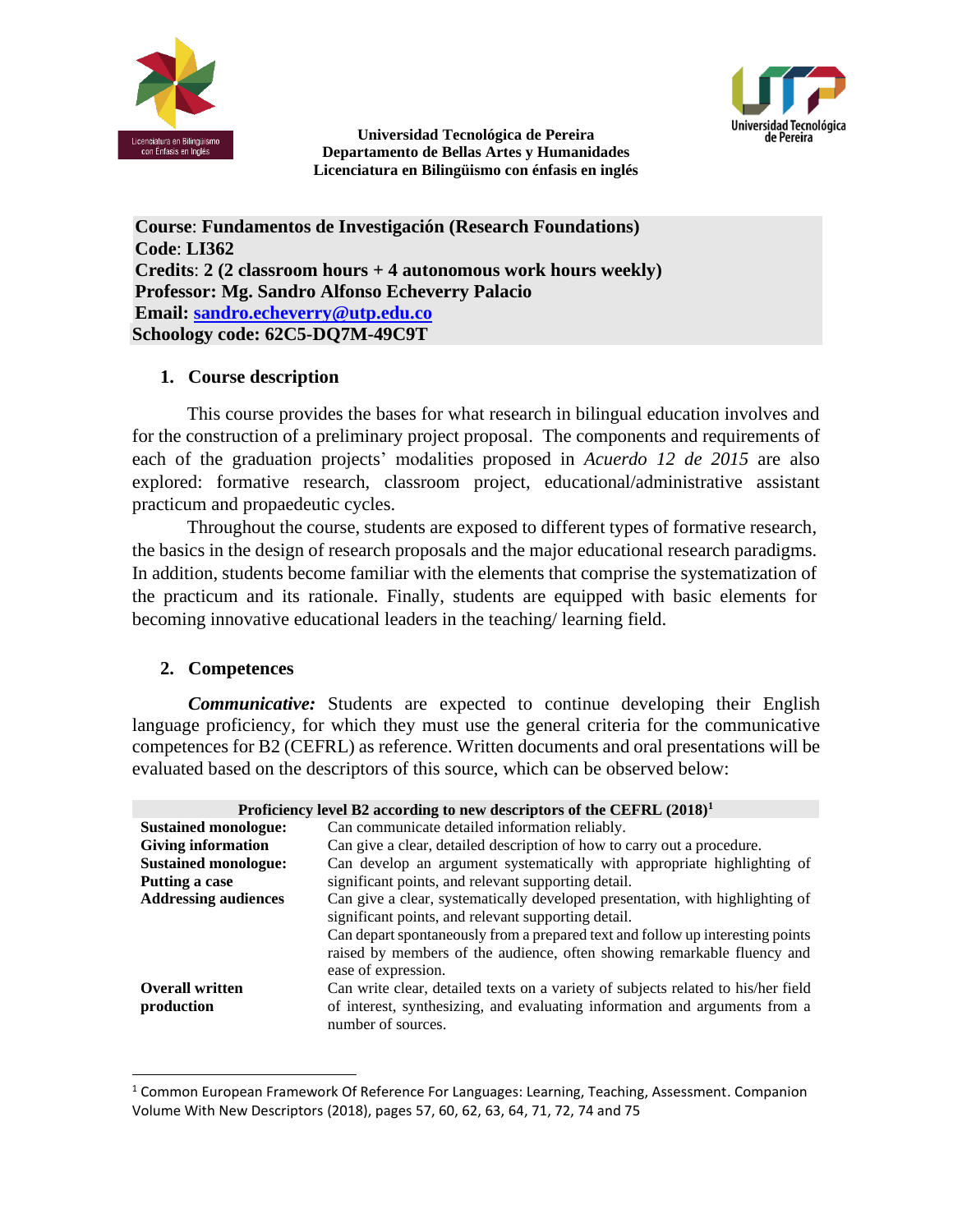| Can read with a large degree of independence, adapting style and speed of<br>reading to different texts and purposes, and using appropriate reference<br>sources selectively.                                                                    |  |
|--------------------------------------------------------------------------------------------------------------------------------------------------------------------------------------------------------------------------------------------------|--|
| Has a broad active reading vocabulary but may experience some difficulty<br>with low-frequency idioms.                                                                                                                                           |  |
| Can scan quickly through several sources (articles, reports, websites, books<br>etc.) in parallel, in both his/her own field and in related fields and can identify<br>the relevance and usefulness of particular sections for the task at hand. |  |
| Can obtain information, ideas, and opinions from highly specialized sources                                                                                                                                                                      |  |
| within his/her field.                                                                                                                                                                                                                            |  |
| Can understand specialized articles outside his/her field, provided he/she can<br>use a dictionary occasionally to confirm his/her interpretation of terminology.                                                                                |  |
| Can understand lengthy, complex instructions in his/her field, including details<br>on conditions and warnings, provided he/she can reread difficult sections.                                                                                   |  |
| Can follow the essentials of lectures, talks, and reports and other forms of                                                                                                                                                                     |  |
| Listening as a member of<br>a live audience<br>academic/professional presentation which are<br>propositionally<br>and                                                                                                                            |  |
| linguistically complex.                                                                                                                                                                                                                          |  |
| Can understand the speaker's point of view on topics that are of current interest<br>or that relate to his/her specialized field, provided that the talk is delivered in<br>standard spoken language.                                            |  |
|                                                                                                                                                                                                                                                  |  |

*Cognitive:* Propose educational projects for the intervention of bilingual educationrelated problems, founded on thorough literature review, grounded on research principles, and contextualized to actual language learning needs and ethical considerations.

# **3. Learning Outcomes**

| <b>Program's Learning Outcomes</b>                                                                                                                                                                                                                                                                                                                                                                                                                                      | <b>Course's Learning Outcomes</b>                                                                                                                                                           |
|-------------------------------------------------------------------------------------------------------------------------------------------------------------------------------------------------------------------------------------------------------------------------------------------------------------------------------------------------------------------------------------------------------------------------------------------------------------------------|---------------------------------------------------------------------------------------------------------------------------------------------------------------------------------------------|
| R1: Utiliza el inglés con altos niveles de suficiencia<br>y consciencia intercultural en el ámbito social,<br>académico y profesional.<br>R5: Construye, gestiona e implementa propuestas<br>estratégicas de trabajo en su campo profesional<br>fundamentadas en principios disciplinares,<br>pedagógicos, investigativos e interculturales como<br>resultado del trabajo colaborativo en el que hace<br>uso de sus fortalezas, habilidades propias y del<br>colectivo. | R1.1. Utilizes research-related repertoire, in English<br>and Spanish, in oral and written discourse.                                                                                       |
|                                                                                                                                                                                                                                                                                                                                                                                                                                                                         | R5.1. Identifies founding formative research<br>concepts, types, methods, and modalities.                                                                                                   |
|                                                                                                                                                                                                                                                                                                                                                                                                                                                                         | R5.2. Writes academic papers to explain, present<br>and articulate different ideas, opinions, and points<br>of view regarding topics of research interest,<br>respecting updated APA norms. |
|                                                                                                                                                                                                                                                                                                                                                                                                                                                                         | R5.3. Consolidates preliminary written and oral<br>graduation proposals, observing textual coherence<br>in the entire product.                                                              |
|                                                                                                                                                                                                                                                                                                                                                                                                                                                                         | R5.4. Relates national and international studies with<br>bilingual education phenomena at immediate school<br>and social contexts.                                                          |

#### **4. Methodology**

The methodology of this course is based on a constructivist and critical-reflexive model. Procedural and conceptual aspects related to research will be covered and assessed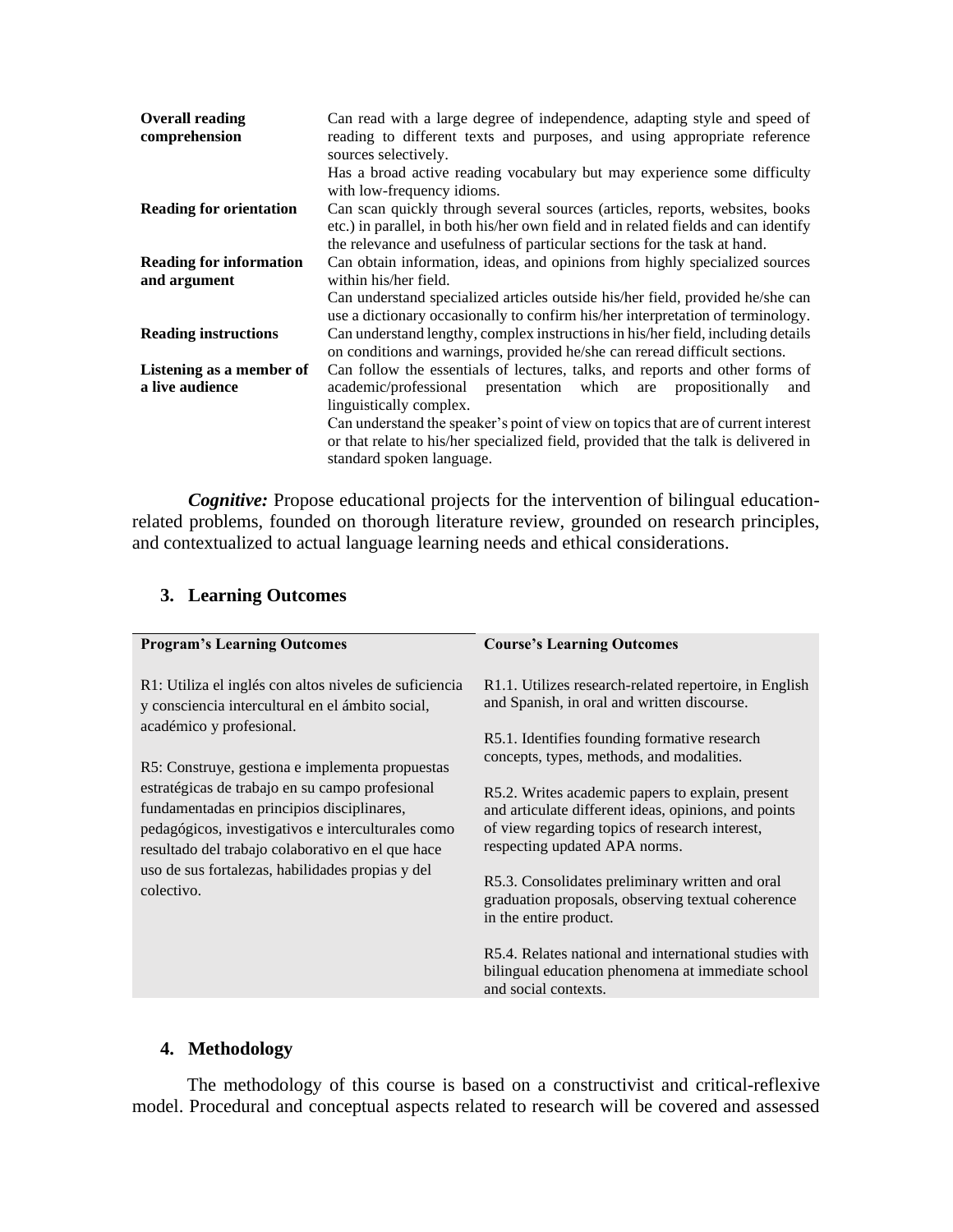through a set of activities, which involve **Flipped Learning** strategies; access to target content will be available for students before group encounters, and guided practice will be conducted during classes.

The course will tend to contribute to the development of fundamental pedagogical competences that will enrich the students' teaching professional training. In the same way, the course aims to contribute students' communicative skills in English and Spanish, through the use of translingual practices (balanced use of both languages for both instruction and production).

Due to restrictions derived from the COVID-19 pandemic, the course will take place through virtual spaces. Only if sanitation and sociopolitical conditions permit it, some activities might be conducted in physical settings. Particularly, the digital platforms Schoology®, Google Drive® and Padlet® will be the main working environments for group interaction, file storing and written production, as well as Google Meet® for online individual and group encounters.

**Students' autonomy is crucial for achieving successful results**. Learners are in charge of frequently checking course updates, reading, and strictly following task instructions, reading and annotating assigned and complementary literature, regularly visiting this syllabus as a course guide, maintaining communication with instructor and peers when doubts or issues appear, using online and classmates' assistance for double-checking witten and oral products before submission, among others. During class, students are expected to actively participate, write academic texts, and reflect critically on the topics presented by the professor and their peers. A final oral defense of a project proposal will be performed.

**Nota:** *"El Crédito Académico equivale a 48 horas totales de trabajo del estudiante, incluidas las horas académicas con acompañamiento docente y las demás horas que deba emplear en actividades independientes de estudio, prácticas, preparación de exámenes u otras que sean necesarias para alcanzar las metas de aprendizaje propuestas, sin incluir las destinadas a la presentación de exámenes finales." (<https://www.mineducacion.gov.co/1621/article-87727.html>*

|    | Content                                                                                                                                   | <b>Resources</b>                                                                                                                               | <b>Products</b>                                          |
|----|-------------------------------------------------------------------------------------------------------------------------------------------|------------------------------------------------------------------------------------------------------------------------------------------------|----------------------------------------------------------|
|    | Introduction to<br><b>Research strategies and mechanisms:</b><br><i>Presentation of course syllabus</i><br>Options for graduation project | - Course syllabus<br>- Digital environments<br>- Text: Apuntes sobre la<br>investigación formativa<br>- Visual content<br>presentation         | <b>Concept map about</b><br>assigned text                |
| 2. | Introduction to<br><b>Research strategies and mechanisms:</b><br>Institutional regulations and procedures<br>to conduct research          | - Acuerdo 12 de 2015<br>- Acuerdo No. 13 de 2021<br>- Digital environments<br>- Vicerrectoría de<br>investigaciones,<br>innovación y extensión | <b>Forum:</b> Which modality<br>will you choose and why? |
|    | Modality: Academic Internship leading<br>to Degree Project                                                                                | website:<br>https://www.utp.edu.co/vi<br>cerrectoria/investigaciones                                                                           |                                                          |

### **5. Thematic development and weekly plan**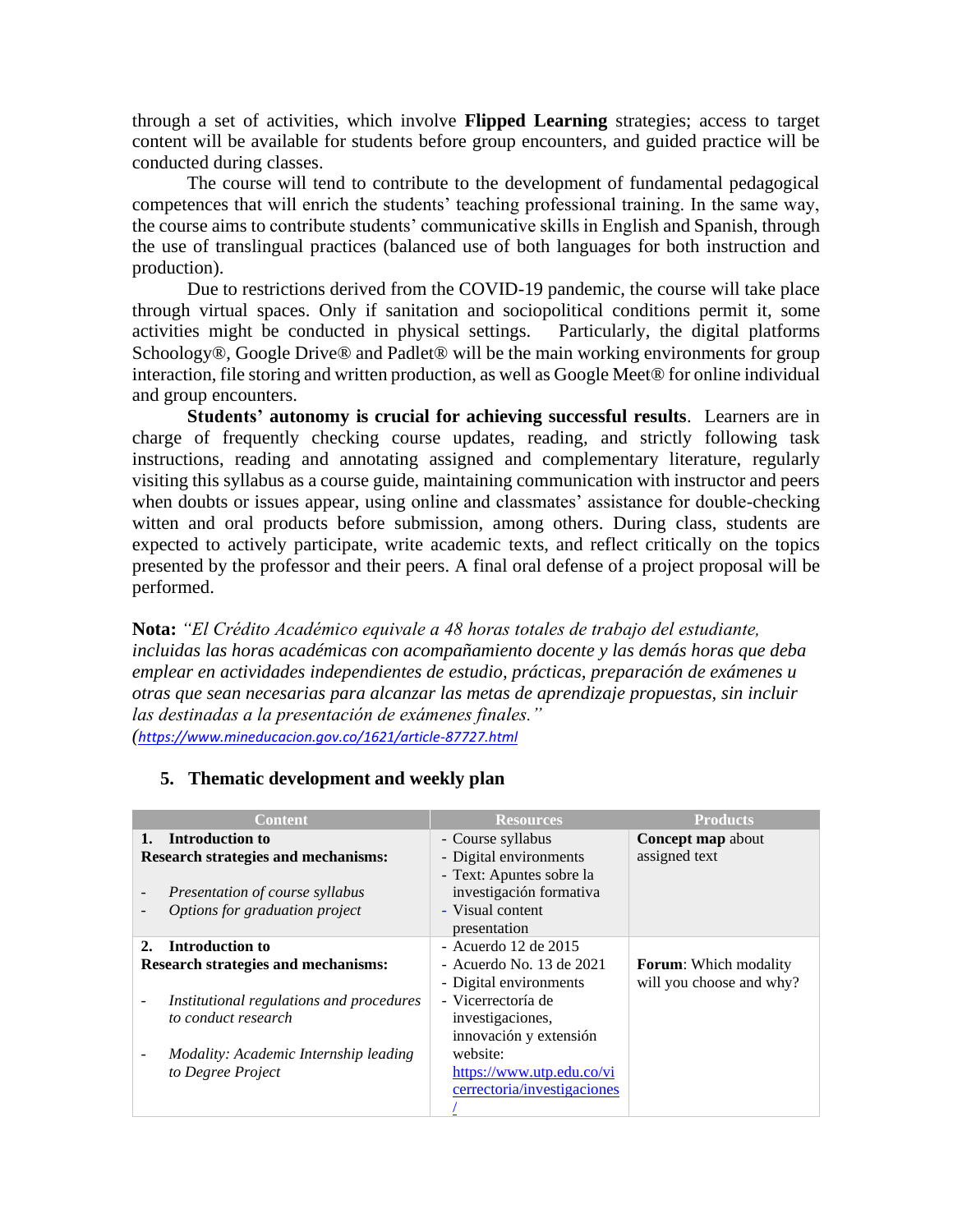|                                                                 | Modalities: Research project,<br>Classroom project and Monography                 | - Cvlac website:<br>https://scienti.minciencias.                             |                                               |
|-----------------------------------------------------------------|-----------------------------------------------------------------------------------|------------------------------------------------------------------------------|-----------------------------------------------|
|                                                                 |                                                                                   | gov.co/cvlac/Login/pre_s_                                                    |                                               |
|                                                                 |                                                                                   | login.do                                                                     |                                               |
|                                                                 |                                                                                   | - Format for making the<br>Academic Internship                               |                                               |
|                                                                 |                                                                                   | leading to Degree Project                                                    |                                               |
| 3.                                                              | Development of graduation project                                                 | - Tutorial on how to go                                                      | Graphic diagram of the                        |
| $\overline{\phantom{a}}$                                        | From the idea to the problem: How to                                              | from the idea to the topic                                                   | topic of the project                          |
|                                                                 | generate the idea and topic for the                                               | - Document about                                                             |                                               |
| 4.                                                              | project<br><b>Introduction to</b>                                                 | generating research ideas.<br>- Digital environments                         | Evidence of Mendeley use.                     |
|                                                                 | <b>Research strategies and mechanisms</b>                                         | - UTP database                                                               |                                               |
|                                                                 | Database search                                                                   | - Mendeley                                                                   |                                               |
|                                                                 | Mendeley training                                                                 |                                                                              |                                               |
| 5.                                                              | Development of graduation project                                                 | Theoretical source:<br>$\overline{\phantom{a}}$                              | <b>Outline</b> of the justification           |
| $\overline{\phantom{0}}$                                        | From the idea to the problem: How to<br>construct the justification of a project, | Statement of the<br>problem/Justification                                    | and drafting of questions<br>and objectives.  |
|                                                                 | research questions and objectives                                                 | Template for writing the                                                     |                                               |
|                                                                 |                                                                                   | justification                                                                |                                               |
|                                                                 |                                                                                   | - Theoretical source:                                                        |                                               |
|                                                                 |                                                                                   | Writing questions and<br>objectives                                          |                                               |
|                                                                 |                                                                                   | - Framework for writing                                                      |                                               |
|                                                                 |                                                                                   | questions and objectives                                                     |                                               |
|                                                                 |                                                                                   | - Bloom's Taxonomy                                                           |                                               |
| 6.                                                              | Development of graduation project                                                 | - Digital environments                                                       | Draft text of justification,                  |
| $\overline{\phantom{a}}$                                        | From the idea to the problem: How to<br>construct the justification of a project, |                                                                              | questions and objectives<br>based on feedback |
|                                                                 | research questions and objectives                                                 |                                                                              |                                               |
|                                                                 | Feedback and edition                                                              |                                                                              |                                               |
|                                                                 |                                                                                   | [Week 7] MID TERM 1:<br>SUBMISSION OF JUSTIFICATION AND OBJECTIVES/QUESTIONS |                                               |
| 7.                                                              | <b>Research Foundations</b>                                                       | - Digital environments                                                       | Concept map                                   |
|                                                                 | -Approaches, types, and methods of                                                | - Text: Research design:                                                     |                                               |
|                                                                 | research: Qualitative and Quantitative                                            | qualitative, quantitative,                                                   |                                               |
|                                                                 | designs                                                                           | and mixed methods                                                            |                                               |
|                                                                 |                                                                                   | approaches.<br>- Text: Metodología de la                                     |                                               |
|                                                                 |                                                                                   | investigación                                                                |                                               |
| 8.                                                              | <b>Research Foundations</b>                                                       | - Digital environments                                                       | List of 3 references                          |
|                                                                 | -Updated APA norms overview                                                       | - Website:                                                                   | searched for the lit review                   |
|                                                                 | -How to cite and create list of references.                                       | https://apastyle.apa.org/                                                    |                                               |
| 9.                                                              | Development of graduation project                                                 | - Digital environments                                                       | Draft text of one reviewed                    |
|                                                                 | From the problem to the state of the art:                                         | Text: Literature review                                                      | study                                         |
|                                                                 | How to write the lit review                                                       | - Template for writing the                                                   |                                               |
|                                                                 | <b>Explanation and drafting</b>                                                   | lit review                                                                   |                                               |
|                                                                 | 10. Advisory session per groups<br>11. Development of graduation project          | - Digital environments                                                       | <b>Draft text</b> of all the                  |
|                                                                 | From the problem to the state of the art:                                         |                                                                              | reviewed studies and the                      |
|                                                                 | How to write the lit review                                                       |                                                                              | list of references                            |
|                                                                 | Feedback and edition                                                              |                                                                              |                                               |
| [Week 12] MID TERM 2:<br><b>SUBMISSION OF LITERATURE REVIEW</b> |                                                                                   |                                                                              |                                               |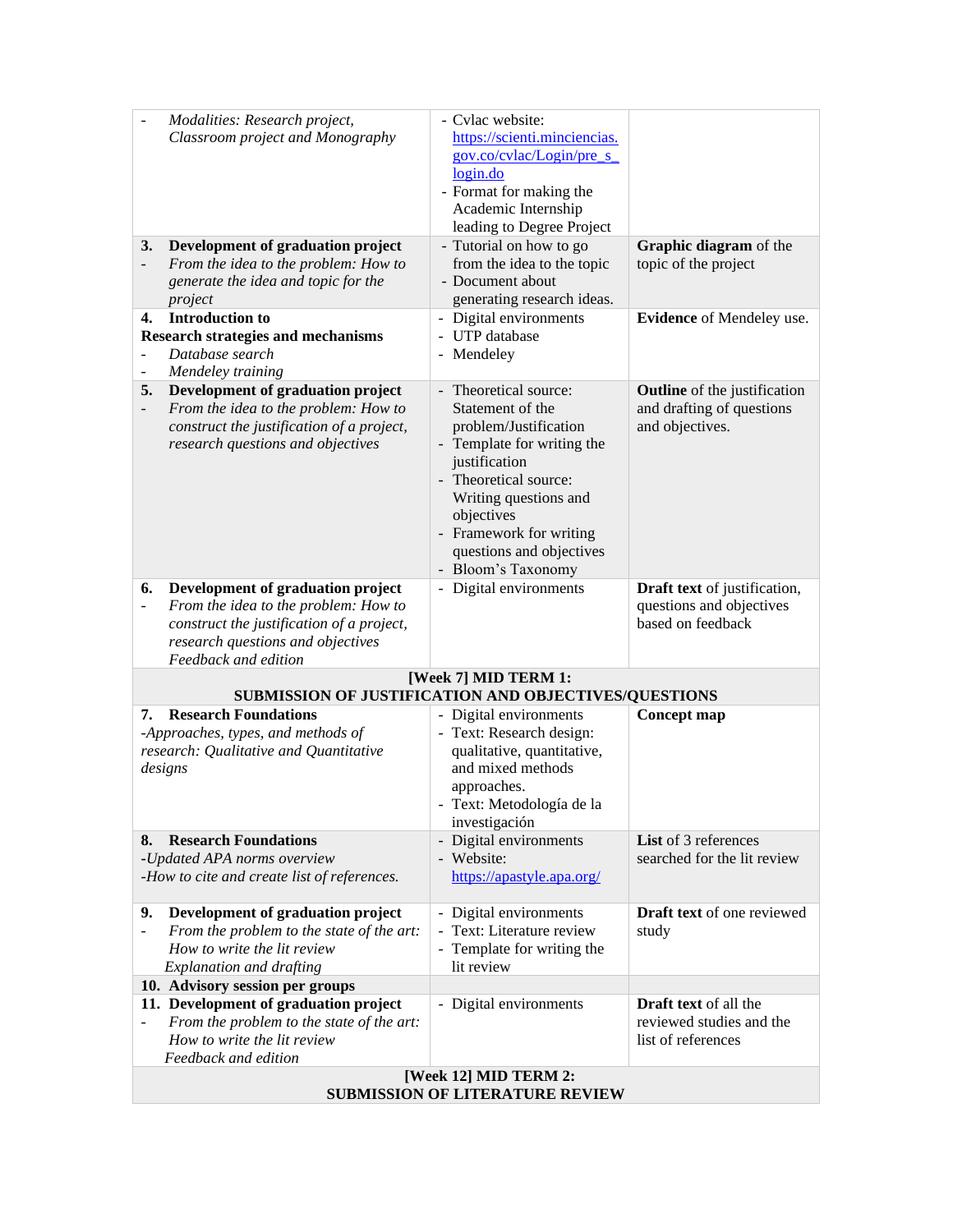| 12. Development of graduation project<br>From the state of the art to the<br>conceptualization: How to write the<br>conceptual framework<br>Explanation and brainstorming | - Digital environments<br>- Text: Conceptual<br>Framework                                                                                                  | Map of preliminary<br>concept network                        |
|---------------------------------------------------------------------------------------------------------------------------------------------------------------------------|------------------------------------------------------------------------------------------------------------------------------------------------------------|--------------------------------------------------------------|
| 13. Development of graduation project<br>From the state of the art to the<br>conceptualization: How to write the<br>conceptual framework<br>Outlining and drafting        | Digital environments<br>$\overline{\phantom{a}}$<br>- Text: Conceptual<br>Framework<br>- Template for outlining and<br>writing the conceptual<br>framework | <b>Outline</b> of concepts                                   |
| 14. Advisory session per groups                                                                                                                                           |                                                                                                                                                            |                                                              |
| 15. Development of graduation project<br>From the state of the art to the<br>conceptualization: How to write the<br>conceptual framework<br>Feedback and edition          | Digital environments                                                                                                                                       | <b>Draft text</b> of one construct<br>and list of references |
| [Week 16] FINAL SUBMISSION:                                                                                                                                               |                                                                                                                                                            |                                                              |
| <b>CONCEPTUAL FRAMEWORK</b>                                                                                                                                               |                                                                                                                                                            |                                                              |
| 16. Design of pre-proposal presentation (autonomously)                                                                                                                    |                                                                                                                                                            |                                                              |
| [Week 17] PRE-PROPOSAL PRESENTATION SUBMISSION                                                                                                                            |                                                                                                                                                            |                                                              |

### **6. Evaluation**

The course is intended to promote self -assessment and autonomy. Students will write papers on some of the materials discussed in class sessions, in addition, they will write and present pre-proposals. Oral interactions are essential throughout the entire course.

### **Assessment instruments and strategies:**

**Term 1 (30%):** Final written text of Justification with Objectives and Questions (if applicable)

**Term 2 (20%):** Final written text of Literature review

**Final term (30%):** Final written text of conceptual framework (20%) Project proposal presentation (10%)

**Folder of graded tasks and progress of project (20%)**

# **7. Teaching resources**

This toolkit consists of teaching material designed by the professors in charge of the design and implementation of this course. Students will have access to them through the digital learning platforms selected and/or (if required) through email.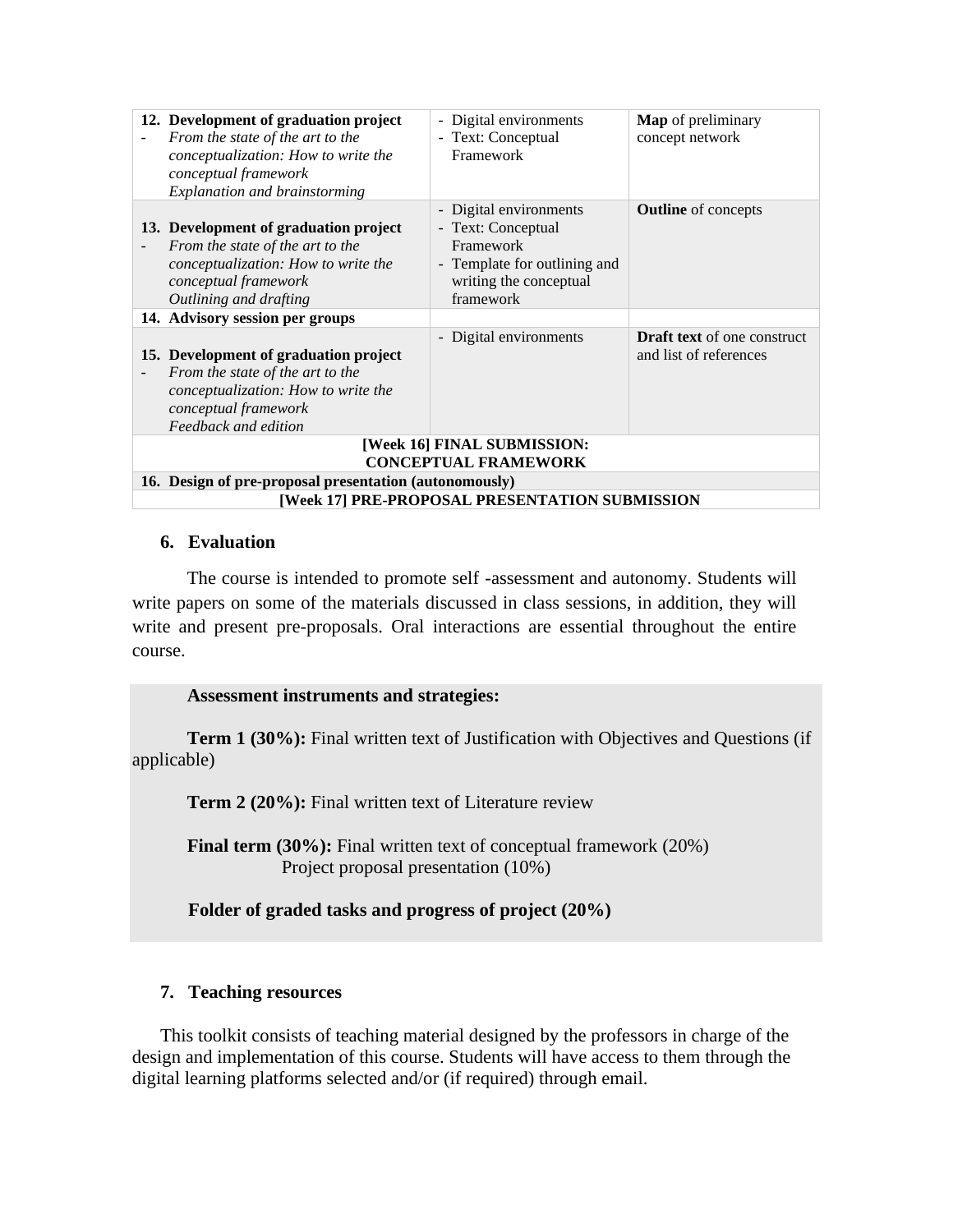| Modalidades de trabajo de   | https://sway.office.com/oNsfZ5pAOjuWBDA4?ref=Link&loc=play                    |
|-----------------------------|-------------------------------------------------------------------------------|
| grado                       |                                                                               |
| Research modalities, part 2 | https://app.animaker.com/animo/paeTEMb7EXoPbYqT/                              |
| Tutorial on how to go from  | Access through Schoology platform                                             |
| the idea to the topic       |                                                                               |
| Guidelines for writing the  | https://view.genial.ly/5f99ec0341d3af0d7584e687/presentation-justification-   |
| iustification               | guidelines                                                                    |
| How to use UTP databases    | https://drive.google.com/file/d/10SHi87Z4W25AueMHjLIlWAFXmdDoP1F3/view        |
| Research questions and      | https://view.genial.ly/605115346fd99d0dc19499f3/interactive-content-research- |
| objectives                  | questions-and-objectives                                                      |
| Some guidelines for writing | https://sway.office.com/9M6UrHrtHz1ckoaJ                                      |
| the conceptual framework    |                                                                               |

*7.1. Content presentations and video tutorials:*

#### *7.2. Lesson guides*

| From the problem to the State of the Art: How to  | Access through Schoology platform |
|---------------------------------------------------|-----------------------------------|
| write the lit review                              |                                   |
| Format for making the Academic Internship leading | Access through Schoology platform |
| to Degree Project (by Dolly Ramos)                |                                   |
| Template for writing the justification            | Access through Schoology platform |
| Framework for writing questions and objectives    | Access through Schoology platform |
| Template for outlining and writing the conceptual | Access through Schoology platform |
| framework                                         |                                   |

### **8. Bibliography**

American Psychological Association. (2019). *Publication Manual of the American Psychological Association: 7th Edition, 2020 Copyright* (Seventh ed.). American Psychological Association.

Bell, J. (2020). *Cómo hacer tu primer trabajo de investigación: Guía para investigadores en educación y ciencias sociales (Herramientas Universitarias) (Spanish Edition)*. Gedisa Editorial.

Cisneros, M. (2012). *Cómo elaborar trabajos de grado* (2nd ed.). Ecoe Ediciones.

- del Río, J., González, M. (2013) ¿Cómo escribir propuestas de investigación exitosas*? Revista del Centro de Investigación*, vol. 10, núm. 40, pp.15-51. Universidad La Salle
- Flick, U., Martín, D. T. A., & Castellano, B. C. (2015). *El diseño de la Investigación Cualitativa (Spanish Edition)* (1st ed.). Ediciones Morata.